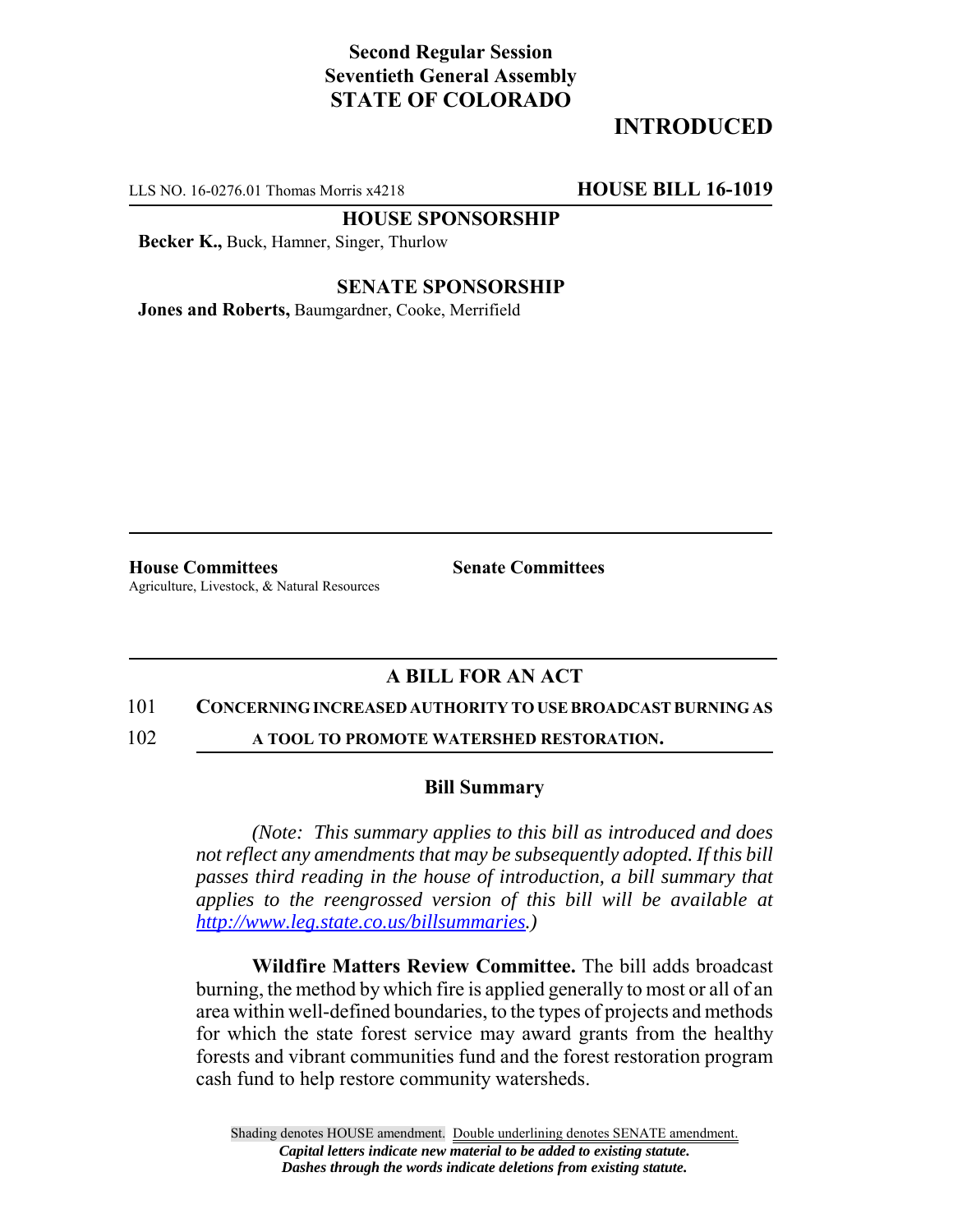*Be it enacted by the General Assembly of the State of Colorado:*

 **SECTION 1.** In Colorado Revised Statutes, 23-31-313, **amend** 3 (3) (g) (IV) and (6) (a) (II) as follows:

 **23-31-313. Healthy forests - vibrant communities - funds created - repeal.** (3) **Definitions.** As used in this section, unless the context otherwise requires:

 (g) "Wildfire risk mitigation" or "fuel mitigation treatments" means preventive forest management projects or actions, which meet or exceed forest service standards or any other applicable state rules, that are designed to reduce the potential for unwanted impacts caused by wildfires, including:

 (IV) The secondary treatment of woody fuels by lopping and scattering, piling, chipping, removing from the site, BROADCAST BURNING, or prescribed burning; and

 (6) **Community watershed restoration.** (a) In order to support communities and land managers in moving from risk reduction to long-term ecological restoration so that the underlying condition of Colorado's forests supports a variety of values, particularly public water supply and high-quality wildlife habitat, the forest service shall:

 (II) Facilitate and work collaboratively with the division of fire prevention and control, landowners, local governments, including conservation districts created pursuant to article 70 of title 35, C.R.S., and county noxious weed program administrators and other appropriate parties, including any electric, gas, and water utilities in the affected area, to design prescribed fire AND FUEL MITIGATION TREATMENT projects and to encourage increased responsible use of prescribed fire AND FUEL